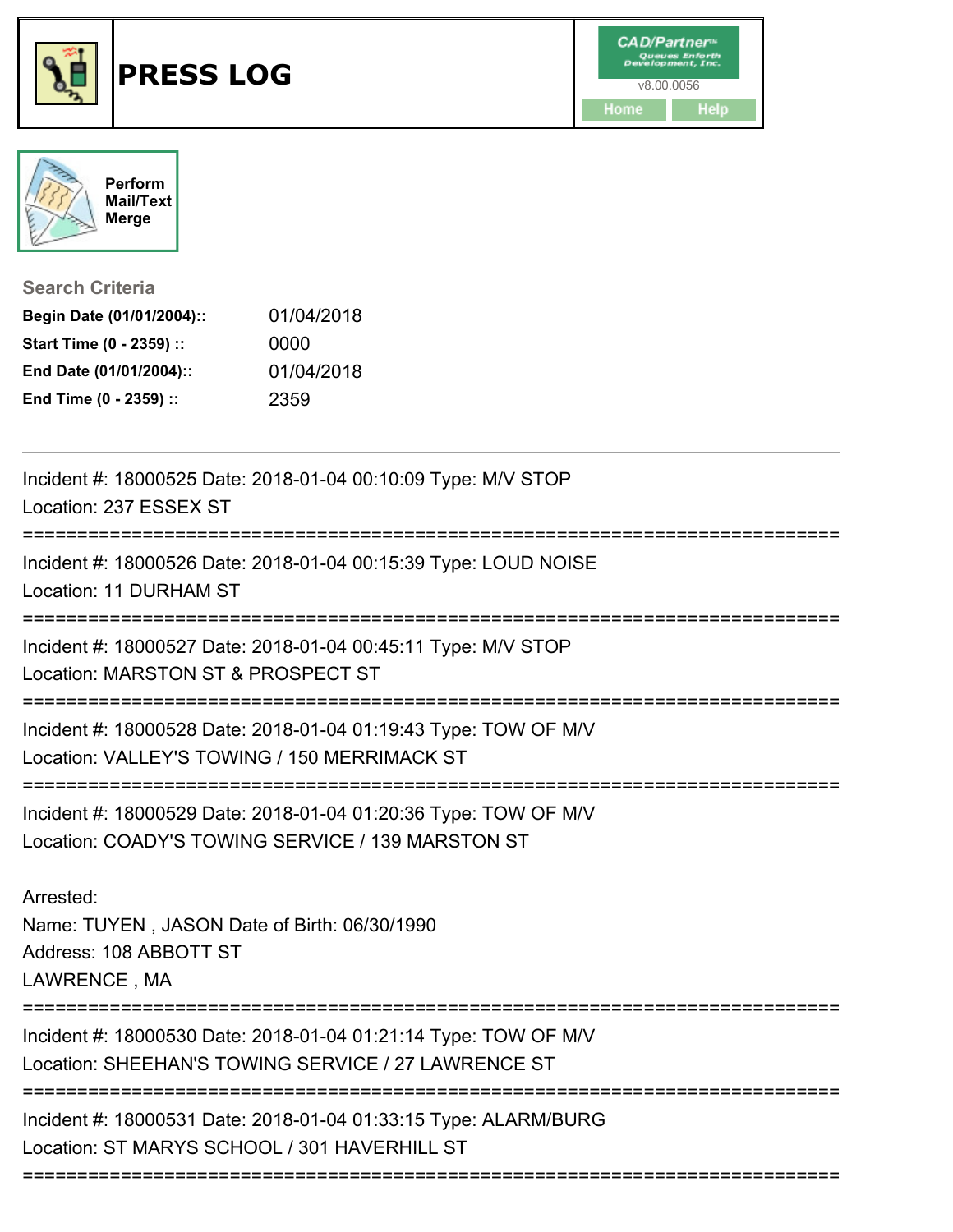| Incident #: 18000532 Date: 2018-01-04 01:42:51 Type: M/V STOP<br>Location: HAVERHILL ST & WARREN ST |
|-----------------------------------------------------------------------------------------------------|
| Incident #: 18000533 Date: 2018-01-04 01:45:32 Type: LARCENY/MV/PAST<br>Location: 13 WALNUT ST      |
| Incident #: 18000535 Date: 2018-01-04 01:45:46 Type: TOW/REPOSSED<br>Location: 52 WALNUT ST         |
| Incident #: 18000534 Date: 2018-01-04 01:46:17 Type: M/V STOP<br>Location: LAWRENCE ST & METHUEN ST |
| Incident #: 18000536 Date: 2018-01-04 01:52:09 Type: M/V STOP<br>Location: ESSEX ST & ESSEX AV      |
| Arrested:<br>Name: DELUCA, DEREK Date of Birth: 08/19/1991<br>Address: 92 BROADWAY<br>LAWRENCE, MA  |
| Incident #: 18000537 Date: 2018-01-04 01:54:00 Type: M/V STOP<br>Location: PARK ST & WILLOW ST      |
| Incident #: 18000538 Date: 2018-01-04 01:58:50 Type: VIO CITY ORD<br>Location: 14 SUMMIT AV         |
| Incident #: 18000539 Date: 2018-01-04 02:04:27 Type: M/V STOP<br>Location: AMESBURY ST & ESSEX ST   |
| Incident #: 18000540 Date: 2018-01-04 02:11:32 Type: M/V STOP<br>Location: AMESBURY ST & ESSEX ST   |
| Incident #: 18000541 Date: 2018-01-04 02:19:05 Type: ALARM/BANK<br>Location: 460 S UNION ST         |
| Incident #: 18000542 Date: 2018-01-04 02:36:56 Type: M/V STOP<br>Location: 137 WEST ST              |
| Incident #: 18000543 Date: 2018-01-04 02:37:57 Type: M/V STOP<br>Location: BOWDOIN ST & S BROADWAY  |

Arrested: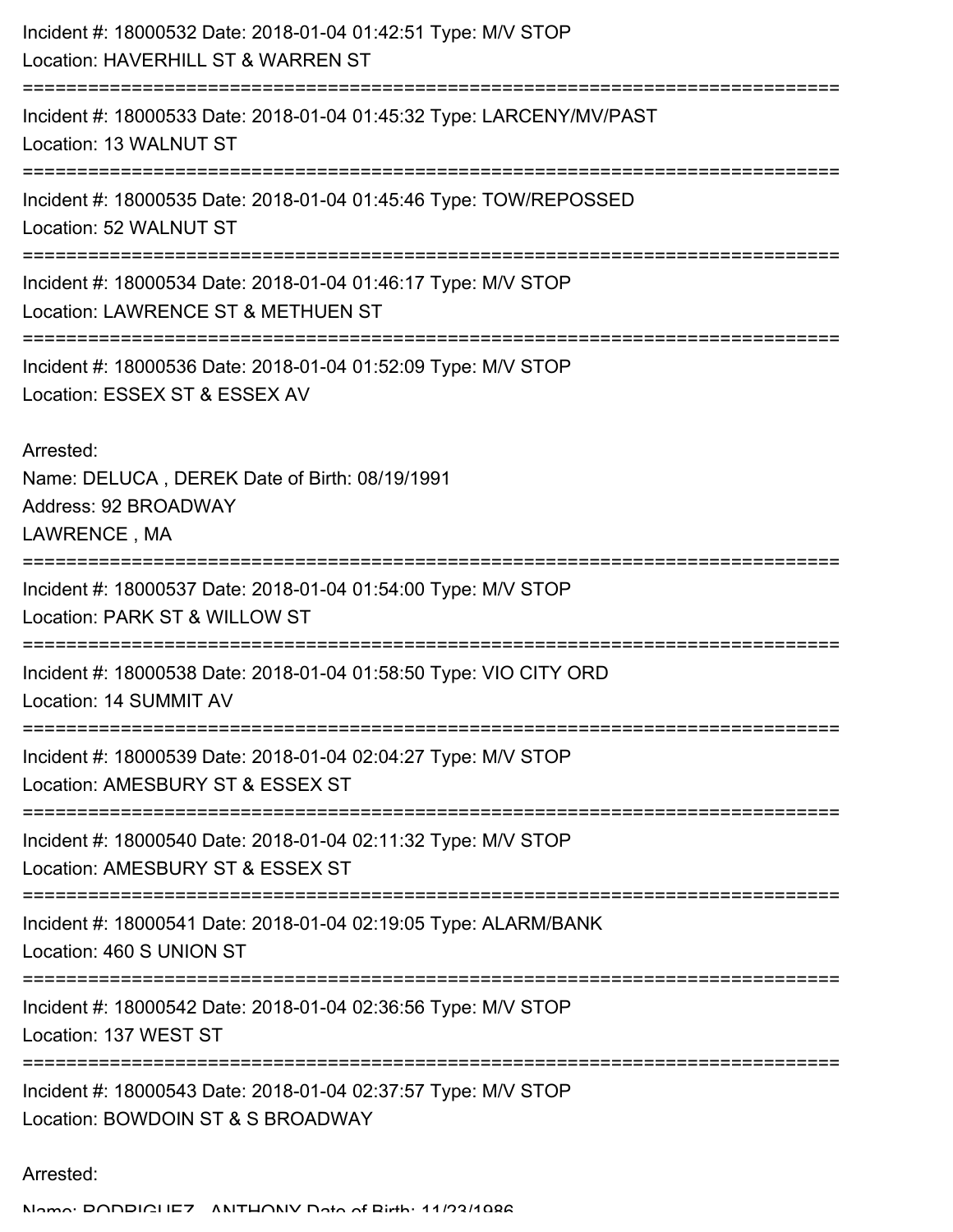| Address: 50 BROADWAY<br>LAWRENCE, MA<br>Charges:  DISORDERLY CONDUCT c272 S53                                                                                                                                                                                                                            |
|----------------------------------------------------------------------------------------------------------------------------------------------------------------------------------------------------------------------------------------------------------------------------------------------------------|
| =====================<br>Incident #: 18000544 Date: 2018-01-04 02:48:39 Type: M/V STOP<br>Location: BEVEL ST & HAVERHILL ST                                                                                                                                                                              |
| Incident #: 18000545 Date: 2018-01-04 02:50:50 Type: M/V STOP<br>Location: DARTMOUTH ST & HAVERHILL ST<br>---------------------                                                                                                                                                                          |
| Incident #: 18000546 Date: 2018-01-04 02:55:07 Type: EXTRA SURVEIL<br>Location: 435 WINTHROP AV                                                                                                                                                                                                          |
| Incident #: 18000547 Date: 2018-01-04 02:56:53 Type: M/V STOP<br>Location: ISLAND ST & UNION ST                                                                                                                                                                                                          |
| Incident #: 18000548 Date: 2018-01-04 03:01:23 Type: M/V STOP<br>Location: AMESBURY ST & COMMON ST                                                                                                                                                                                                       |
| ============<br>Incident #: 18000549 Date: 2018-01-04 03:06:01 Type: M/V STOP<br>Location: COMMON ST & UNION ST                                                                                                                                                                                          |
| Incident #: 18000550 Date: 2018-01-04 03:51:14 Type: TOW OF M/V<br>Location: AMES ST & WATER ST                                                                                                                                                                                                          |
| :===========================<br>Incident #: 18000551 Date: 2018-01-04 04:02:08 Type: SPECIAL CHECK<br>Location: 320 S BROADWAY                                                                                                                                                                           |
| Incident #: 18000552 Date: 2018-01-04 04:15:30 Type: HIT & RUN M/V<br>Location: S BROADWAY & SALEM ST                                                                                                                                                                                                    |
| Arrested:<br>Name: SULLIVAN, KAYLA Date of Birth: 11/01/1991<br>Address: 805 ESSEX ST<br>LAWRENCE, MA<br>Charges:  COUNTERFEIT DRUG, DISTRIBUTE c94C S32G<br>Name: REYNOSO, JASON Date of Birth: 03/25/1989<br>Address: 805 ESSEX ST<br>LAWRENCE, MA<br>Charges:  COUNTERFEIT DRUG, DISTRIBUTE c94C S32G |
| Incident #: 18000553 Date: 2018-01-04 04:59:57 Type: LARCENY/MV/PAST                                                                                                                                                                                                                                     |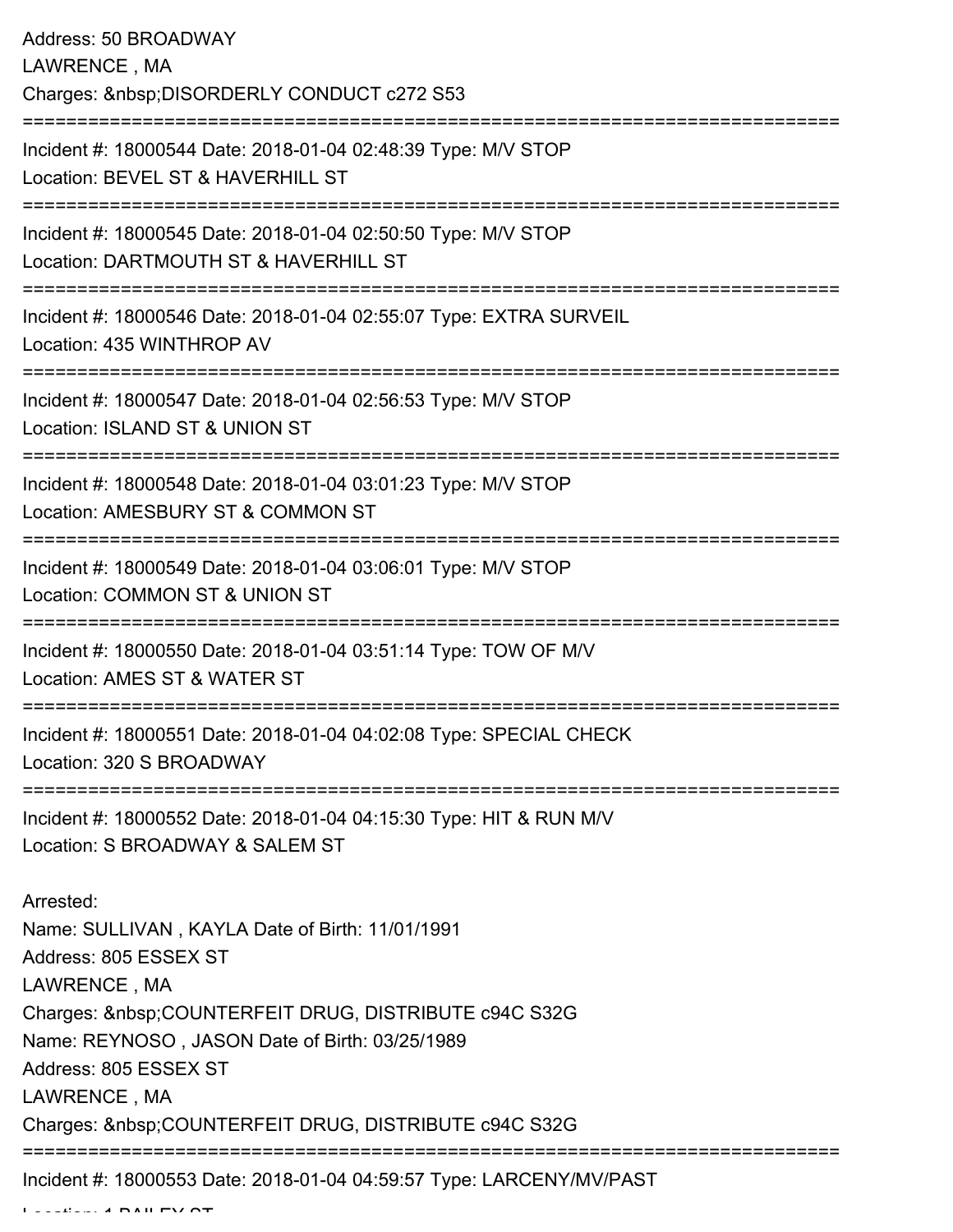| Incident #: 18000554 Date: 2018-01-04 05:59:20 Type: KIDNAP/PAST<br>Location: 1 WINTER ST                     |
|---------------------------------------------------------------------------------------------------------------|
| Incident #: 18000555 Date: 2018-01-04 06:46:33 Type: NOTIFICATION<br>Location: 52 FARNHAM ST FL 2ND           |
| Incident #: 18000556 Date: 2018-01-04 07:09:35 Type: ALARM/BURG<br>Location: 451 HOWARD ST                    |
| Incident #: 18000557 Date: 2018-01-04 08:01:16 Type: DRUG OVERDOSE<br>Location: BURGER KING / 187 BROADWAY    |
| Arrested:<br>Name: TAVERAS, WILMY Date of Birth: 11/26/1993                                                   |
| LAWRENCE, MA                                                                                                  |
| Incident #: 18000558 Date: 2018-01-04 09:14:00 Type: SEX OFFENDER<br>Location: 90 LOWELL ST                   |
| Incident #: 18000559 Date: 2018-01-04 09:16:15 Type: ALARMS<br>Location: 273 S UNION ST                       |
| Incident #: 18000560 Date: 2018-01-04 09:27:34 Type: CK WELL BEING<br>Location: 26 LEROY AV                   |
| Incident #: 18000561 Date: 2018-01-04 09:30:55 Type: LOST PROPERTY<br>Location: 106 ARLINGTON ST              |
| Incident #: 18000562 Date: 2018-01-04 09:44:26 Type: INVEST CONT<br>Location: 15 EASTON ST                    |
| Incident #: 18000563 Date: 2018-01-04 09:56:21 Type: DISTURBANCE<br>Location: VIP AUTO PARTS / 90 WINTHROP AV |
| Incident #: 18000564 Date: 2018-01-04 09:57:40 Type: INVESTIGATION<br>Location: 90 LOWELL ST                  |
| Incident #: 18000565 Date: 2018-01-04 10:03:33 Type: SEX OFFENDER<br>Location: 90 LOWELL ST                   |
|                                                                                                               |

Incident #: 18000566 Date: 2018 01 04 10:10:000566 Date: 2018 01 04 10:10:09 Type: SUS PERS/MVV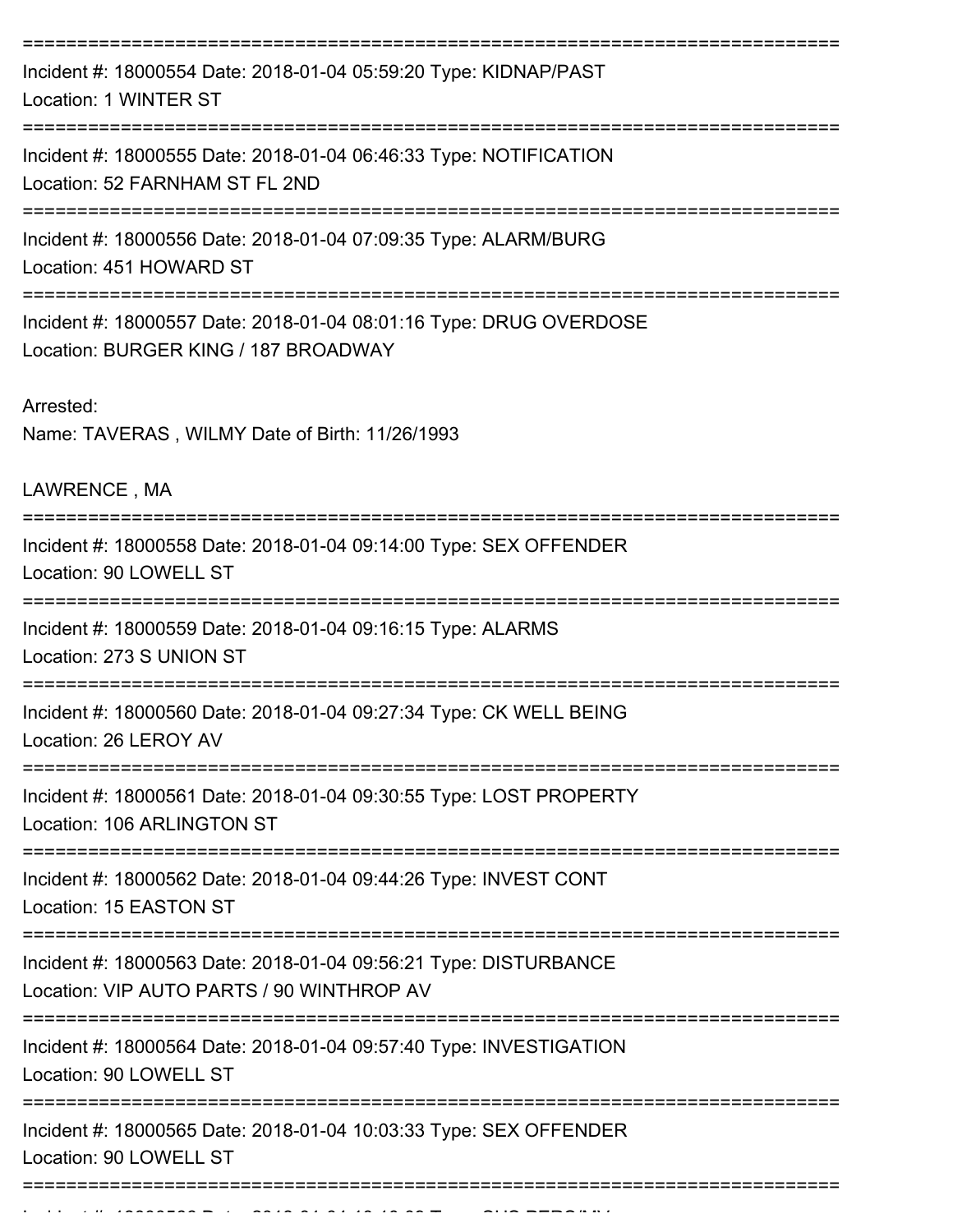| Location: 72 KINGSTON ST                                                                              |
|-------------------------------------------------------------------------------------------------------|
| Incident #: 18000567 Date: 2018-01-04 10:20:15 Type: 209A/SERVE<br>Location: 47 BERKELEY ST           |
| Incident #: 18000568 Date: 2018-01-04 10:21:53 Type: M/V STOP<br>Location: S BROADWAY & SHATTUCK ST   |
| Incident #: 18000569 Date: 2018-01-04 10:24:45 Type: 209A/SERVE<br>Location: 6 E HAVERHILL ST         |
| Incident #: 18000570 Date: 2018-01-04 10:29:37 Type: ALARMS<br>Location: 70 N PARISH RD               |
| Incident #: 18000571 Date: 2018-01-04 10:31:15 Type: M/V STOP<br>Location: FRANKLIN ST & TREMONT ST   |
| Incident #: 18000572 Date: 2018-01-04 10:33:05 Type: INVEST CONT<br>Location: 26 EAST ST              |
| Incident #: 18000573 Date: 2018-01-04 10:37:56 Type: DISTURBANCE<br>Location: 40 WHITE ST #59         |
| Incident #: 18000574 Date: 2018-01-04 10:39:06 Type: 209A/SERVE<br>Location: 154 SARATOGA ST          |
| Incident #: 18000575 Date: 2018-01-04 10:39:11 Type: DISTURBANCE<br>Location: 40-42 WHITE ST #59 FL 1 |
| Incident #: 18000576 Date: 2018-01-04 10:54:58 Type: NOTIFICATION<br>Location: 5 SAVOIE AV            |
| Incident #: 18000577 Date: 2018-01-04 11:03:59 Type: INVEST CONT<br>Location: 34 CHESTNUT ST          |
| Incident #: 18000578 Date: 2018-01-04 11:04:53 Type: 209A/SERVE<br>Location: 45 ATKINSON ST           |
| Incident #: 18000580 Date: 2018-01-04 11:08:27 Type: ALARMS<br>Location: 492 LOWELL ST                |
| ------------------<br>Incident #: 18000579 Date: 2018-01-04 11:13:42 Type: M/V STOP                   |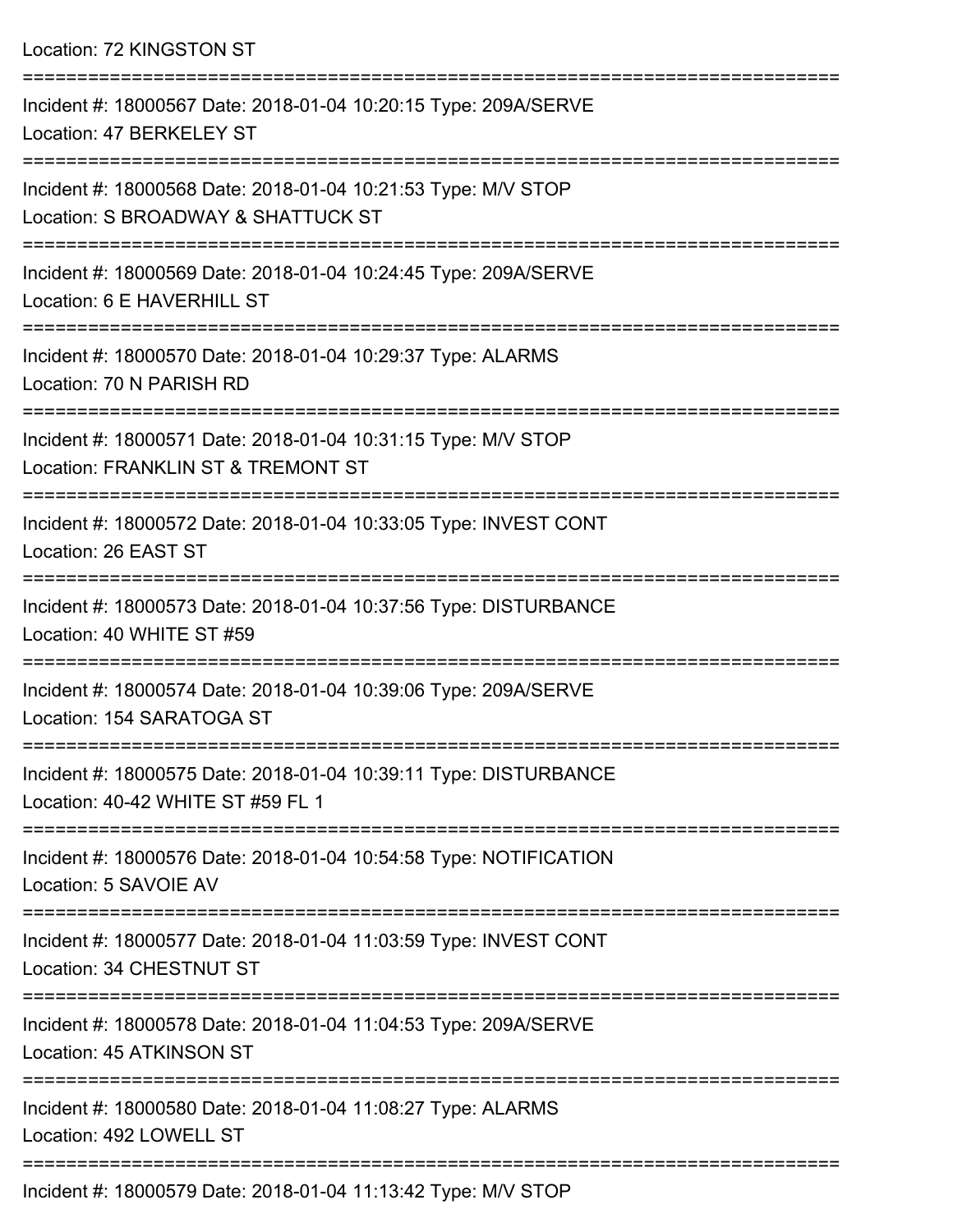| Incident #: 18000581 Date: 2018-01-04 11:21:40 Type: SUS PERS/MV<br>Location: 337 SALEM ST                                                  |
|---------------------------------------------------------------------------------------------------------------------------------------------|
| Incident #: 18000582 Date: 2018-01-04 11:32:34 Type: GENERAL SERV<br>Location: 14 BERESFORD ST                                              |
| Incident #: 18000583 Date: 2018-01-04 11:46:36 Type: MEDIC SUPPORT<br>Location: 15 DALE ST                                                  |
| Incident #: 18000584 Date: 2018-01-04 11:51:39 Type: SUS PERS/MV<br>Location: 8 LOGAN ST                                                    |
| Incident #: 18000585 Date: 2018-01-04 11:57:17 Type: SPECIAL CHECK<br>Location: 15 GALE ST                                                  |
| Incident #: 18000586 Date: 2018-01-04 12:18:51 Type: ALARMS<br>Location: 313 BROADWAY                                                       |
| Incident #: 18000587 Date: 2018-01-04 12:36:41 Type: GENERAL SERV<br>Location: 90 LOWELL ST                                                 |
| Incident #: 18000589 Date: 2018-01-04 12:39:50 Type: DISTURBANCE<br>Location: 112 STEARNS AV                                                |
| Incident #: 18000588 Date: 2018-01-04 12:41:00 Type: ALARMS<br>Location: 70 N PARISH RD<br>-------------------------------                  |
| Incident #: 18000590 Date: 2018-01-04 13:05:21 Type: MV/BLOCKING<br>Location: 50 CONGRESS ST                                                |
| Incident #: 18000591 Date: 2018-01-04 13:31:15 Type: ALARMS<br>Location: 6 COMMONWEALTH DR                                                  |
| ;===============================<br>Incident #: 18000592 Date: 2018-01-04 13:38:27 Type: MEDIC SUPPORT<br>Location: MCDONALDS / 50 BROADWAY |
| Incident #: 18000593 Date: 2018-01-04 14:00:00 Type: SUS PERS/MV<br>Location: 115 FARLEY ST                                                 |
| Incident #: 18000594 Date: 2018-01-04 14:04:43 Type: ANIMAL COMPL                                                                           |

Location: 302 WATER ST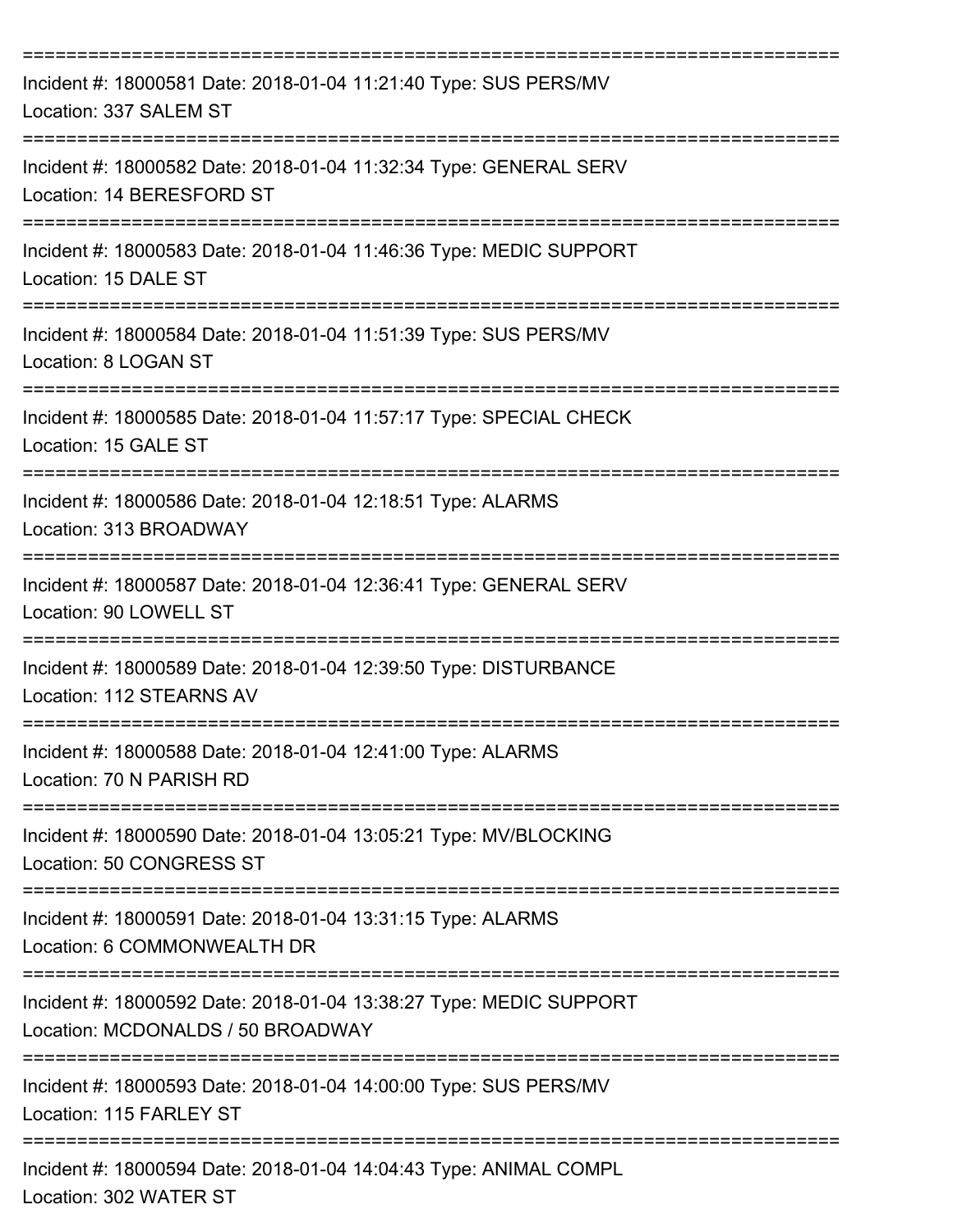| Incident #: 18000595 Date: 2018-01-04 14:09:34 Type: ALARM/BURG<br>Location: LEAHY SCHOOL / 100 ERVING AV |
|-----------------------------------------------------------------------------------------------------------|
| Incident #: 18000596 Date: 2018-01-04 14:21:06 Type: ALARMS<br>Location: 105 BROADWAY                     |
| Incident #: 18000597 Date: 2018-01-04 14:26:29 Type: FIRE/MV<br>Location: LORING ST & MARKET ST           |
| Incident #: 18000598 Date: 2018-01-04 14:36:18 Type: SUS PERS/MV<br>Location: 285 BROADWAY                |
| Incident #: 18000599 Date: 2018-01-04 14:51:24 Type: NEIGHBOR PROB<br>Location: 1095 ESSEX ST             |
| Incident #: 18000600 Date: 2018-01-04 15:10:05 Type: ALARMS<br>Location: 608 S UNION ST                   |
| Incident #: 18000602 Date: 2018-01-04 15:13:45 Type: UNWANTEDGUEST<br>Location: 481 HAMPSHIRE ST          |
| Incident #: 18000601 Date: 2018-01-04 15:14:22 Type: ALARMS<br>Location: 334 LAWRENCE ST                  |
| Incident #: 18000603 Date: 2018-01-04 15:31:19 Type: SUS PERS/MV<br>Location: S BROADWAY                  |
| Incident #: 18000604 Date: 2018-01-04 15:41:43 Type: SUS PERS/MV<br>Location: AMES ST & HAVERHILL ST      |
| Incident #: 18000605 Date: 2018-01-04 15:50:55 Type: DISTURBANCE<br>Location: 38 CAMELLA TEOLI WY         |
| Incident #: 18000606 Date: 2018-01-04 16:08:09 Type: ALARMS<br>Location: 420 HAVERHILL ST                 |
| Incident #: 18000607 Date: 2018-01-04 16:15:52 Type: DISTURBANCE<br>Location: 59 BROOKFIELD ST            |
| Incident #: 18000608 Date: 2018-01-04 16:17:05 Type: ALARM/BURG<br>Location: POLLO CENTRO / 105 BROADWAY  |

===========================================================================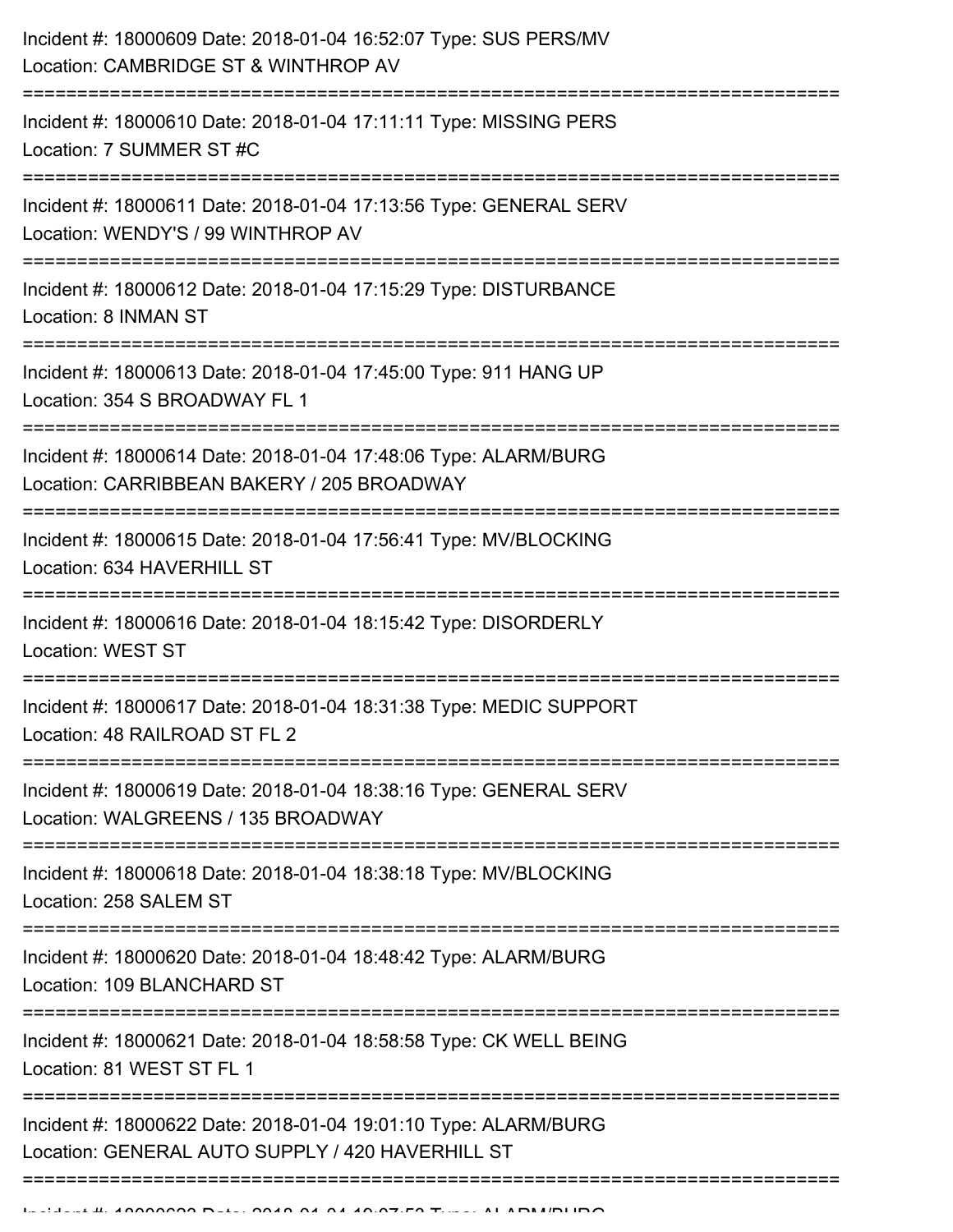| Location: 155 ARLINGTON ST                                                                                             |
|------------------------------------------------------------------------------------------------------------------------|
| Incident #: 18000624 Date: 2018-01-04 19:09:22 Type: ALARM/BURG<br>Location: 615 S UNION ST                            |
| Incident #: 18000625 Date: 2018-01-04 19:34:16 Type: DISTURBANCE<br>Location: 15 MT VERNON CIR                         |
| Incident #: 18000627 Date: 2018-01-04 19:42:44 Type: GENERAL SERV<br>Location: 65 DURSO AV                             |
| Incident #: 18000628 Date: 2018-01-04 19:54:55 Type: MV/BLOCKING<br>Location: 74 HAWLEY ST                             |
| Incident #: 18000629 Date: 2018-01-04 19:59:16 Type: M/V STOP<br>Location: ANDOVER ST & BROOKFIELD ST                  |
| Incident #: 18000630 Date: 2018-01-04 20:01:41 Type: SUICIDE ATTEMPT<br>Location: 81 WEST ST FL 1                      |
| Incident #: 18000631 Date: 2018-01-04 20:05:01 Type: ALARM/BURG<br>Location: GENERAL AUTO SUPPLY / 420 HAVERHILL ST    |
| Incident #: 18000632 Date: 2018-01-04 20:05:37 Type: DISTURBANCE<br>Location: 15 MT VERNON CIR                         |
| Incident #: 18000633 Date: 2018-01-04 20:08:08 Type: ALARM/BURG<br>Location: EXCL HVAC / 61 GLENN ST                   |
| Incident #: 18000634 Date: 2018-01-04 20:15:43 Type: ALARM/BURG<br>Location: SUBWAY / 360 BROADWAY                     |
| Incident #: 18000635 Date: 2018-01-04 20:20:46 Type: ALARM/BURG<br>Location: ANDOVER ORGAN COMPANY, INC / 560 BROADWAY |
| Incident #: 18000636 Date: 2018-01-04 20:54:31 Type: NEIGHBOR PROB<br>Location: 19 LOGAN ST                            |
| Incident #: 18000637 Date: 2018-01-04 21:00:48 Type: SUS PERS/MV<br>Location: 120-124 WATER ST                         |
| Incident #: 18000638 Date: 2018-01-04 21:02:46 Type: STOL/MV/PAS                                                       |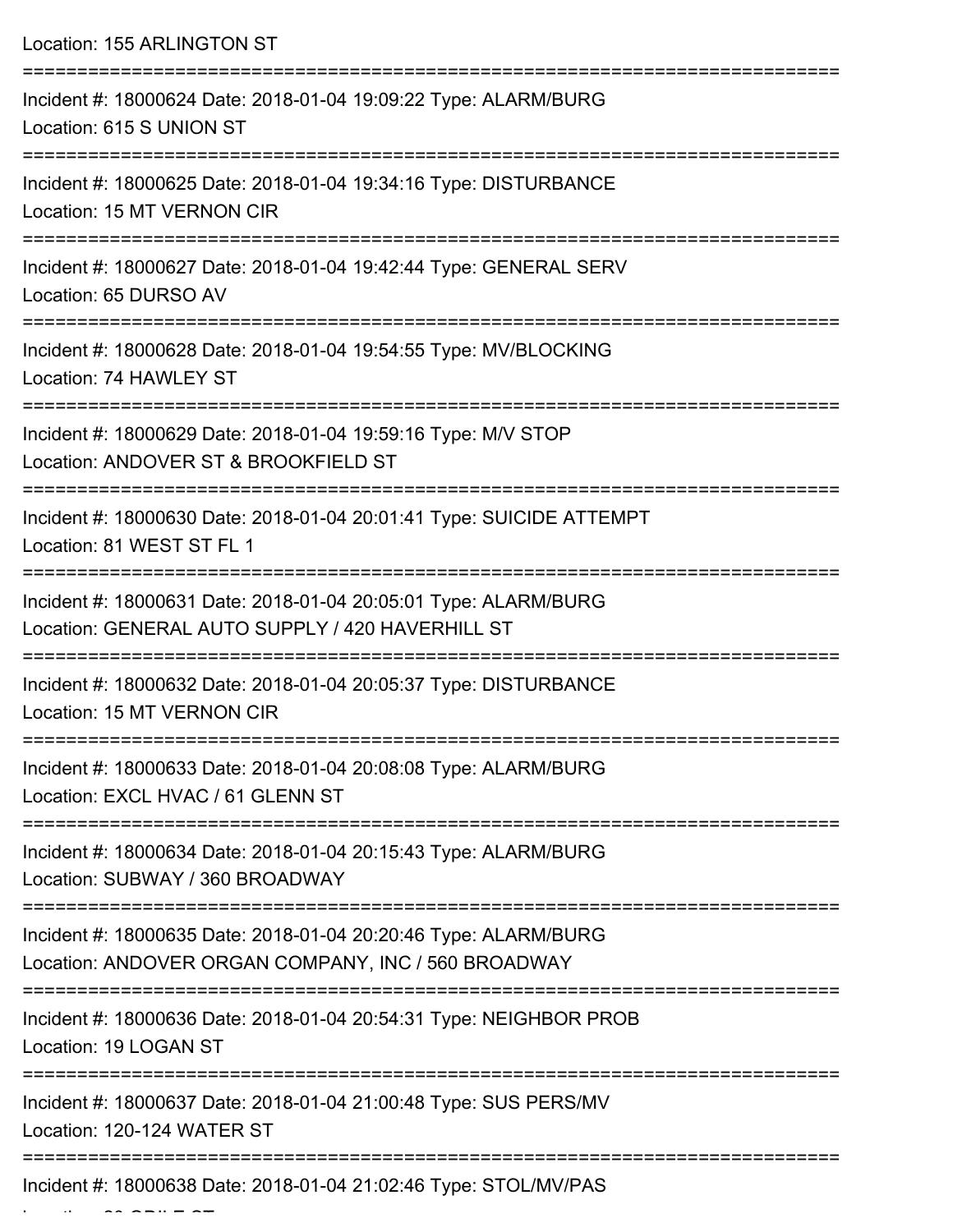| Incident #: 18000639 Date: 2018-01-04 21:08:05 Type: ANIMAL COMPL<br>Location: 3 MUSEUM SQ                                                                            |
|-----------------------------------------------------------------------------------------------------------------------------------------------------------------------|
| Incident #: 18000640 Date: 2018-01-04 21:16:00 Type: ALARM/BURG<br>Location: 101 PARKER ST                                                                            |
| Incident #: 18000641 Date: 2018-01-04 21:18:50 Type: DOMESTIC/PROG<br>Location: 127 BERKELEY ST                                                                       |
| Incident #: 18000642 Date: 2018-01-04 21:23:22 Type: ALARM/BURG<br>Location: WANDA / 178 LAWRENCE ST                                                                  |
| Incident #: 18000643 Date: 2018-01-04 21:24:12 Type: SUS PERS/MV<br>Location: MERRIMACK ST & S BROADWAY                                                               |
| Incident #: 18000644 Date: 2018-01-04 21:32:40 Type: FIGHT<br>Location: 74 BENNINGTON ST                                                                              |
| Incident #: 18000645 Date: 2018-01-04 21:48:02 Type: ALARM/BURG<br>Location: CASEY RESIDENCE 9786831800 / 34 LEEDS TER                                                |
| Incident #: 18000646 Date: 2018-01-04 21:50:55 Type: ALARM/BURG<br>Location: BOYS AND GIRLS CLUB / 136 WATER ST                                                       |
| Incident #: 18000647 Date: 2018-01-04 21:57:44 Type: DOMESTIC/PROG<br>Location: 3 WOODLAND CT                                                                         |
| --------------------------------------<br>--------------------------<br>Incident #: 18000648 Date: 2018-01-04 22:01:52 Type: GENERAL SERV<br>Location: 7 SUMMER ST #C |
| Incident #: 18000650 Date: 2018-01-04 22:05:48 Type: MV/BLOCKING<br>Location: 101 KNOX ST                                                                             |
| =============================<br>Incident #: 18000649 Date: 2018-01-04 22:05:58 Type: DISTURBANCE<br>Location: 138 S UNION ST                                         |
| Incident #: 18000651 Date: 2018-01-04 22:26:33 Type: ALARM/BURG<br>Location: 101 PARKER ST                                                                            |
| Incident #: 18000652 Date: 2018-01-04 22:34:19 Type: DISABLED MV<br>Location: 7 ERVING AV                                                                             |